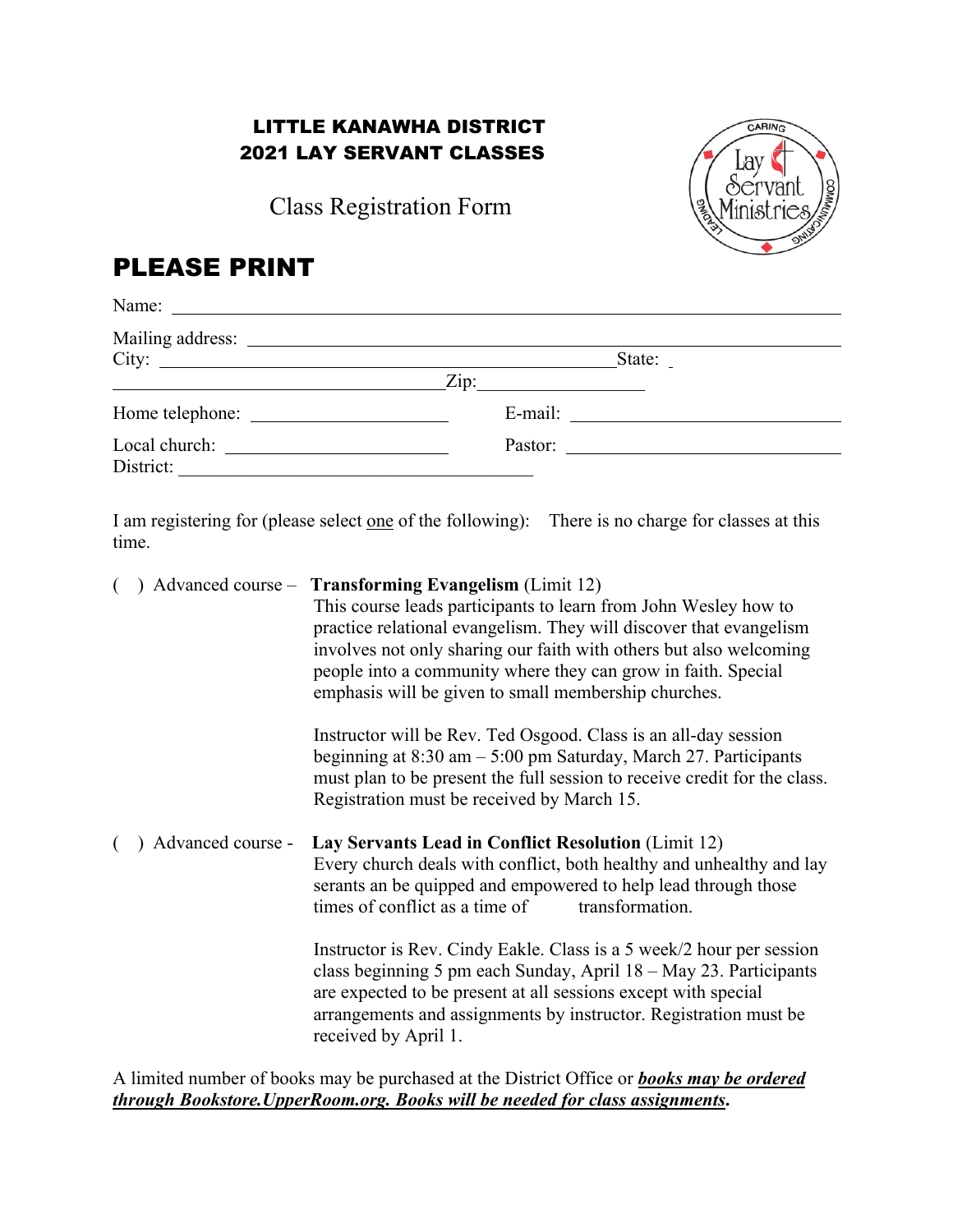Transforming Evangelism by Henry H. Knight III and Douglas Powe, Jr. DR485 978-0-88077- 485-6 \$14 (For Evangelism class) The Spirit and Art of Conflict Transformation by Thomas Potter 1026 978-0-8358-1026-5 \$25 (For Conflict Resolution class)

#### **DUE TO COVID-19**, **NO FOOD OR DRINK WILL BE PROVIDED. PLEASE BRING WHAT YOU WILL NEED FOR THE DAY/EVENING INCLUDING WATER.**

Classes will be held at Stout Memorial United Methodist Church, 3329 Broad St., Parkersburg

Send or drop off the completed form to: Little Kanawha District UMC 3301 Broad Street, Parkersburg, WV 26104

# General Information

Please wear casual and comfortable clothing.

Remember that your registration must be received by the deadline. Due to reading assignments that need to be completed prior to the class, there can be no exceptions.

Student assignments will be mailed or emailed upon registration.

#### Jesus believed in proper training for ministry

Certified Lay Servants are required to take at least one advanced course every three years. Do you need a course before your Charge Conference? Your status as a Certified Lay Servant will become inactive without proper course work. Contact Deborah Shaffer, district Lay Servant Ministries Director if you are not sure whether you need a course. dshaffer@suddenlink.net or

304-428-8536

## ALL LAITY ARE WELCOME

Any lay person may take a course for self-improvement and to grow spiritually as a disciple of Christ. There are no prerequisites or expectations of certification to participate in the classes. Any approved course that has been successfully completed